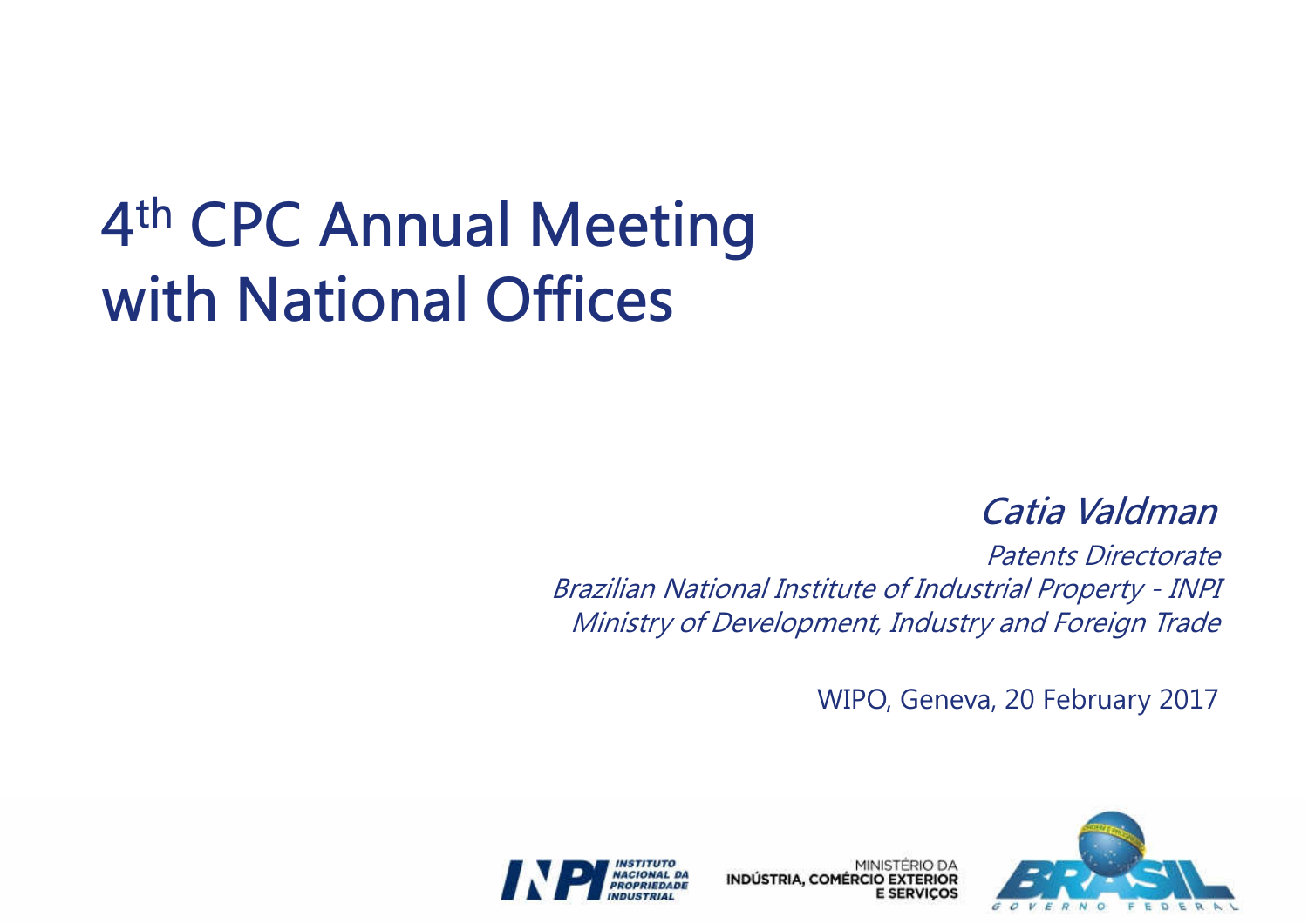

### Agenda

- $\checkmark$  Topic 1 Classification/Searching
	- in CPC system at the National Offices
- $\checkmark$  Topic 2 CPC training
- $\checkmark$  Topic 3 CPC Data exchange
- $\checkmark$  Topic 4 Future plan and/or expansion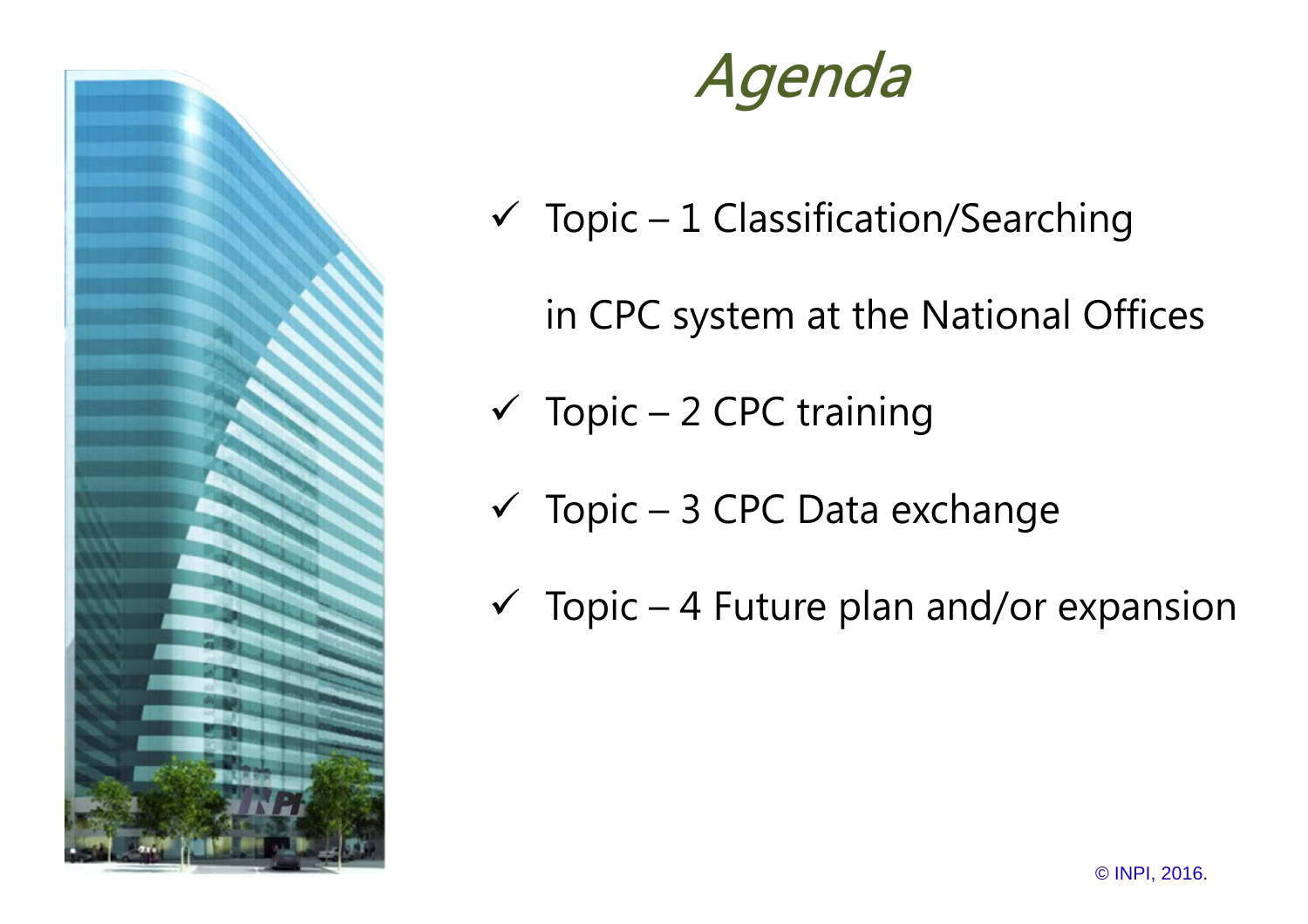- $\bullet$  What is the classification process for your office under the CPC system?
	- •Which documents are you currently classifying under the CPC system?
	- • Which documents will you be classifying under the CPC system in the future?
- • Do you have a Quality Assurance process for the classification under the CPC system?

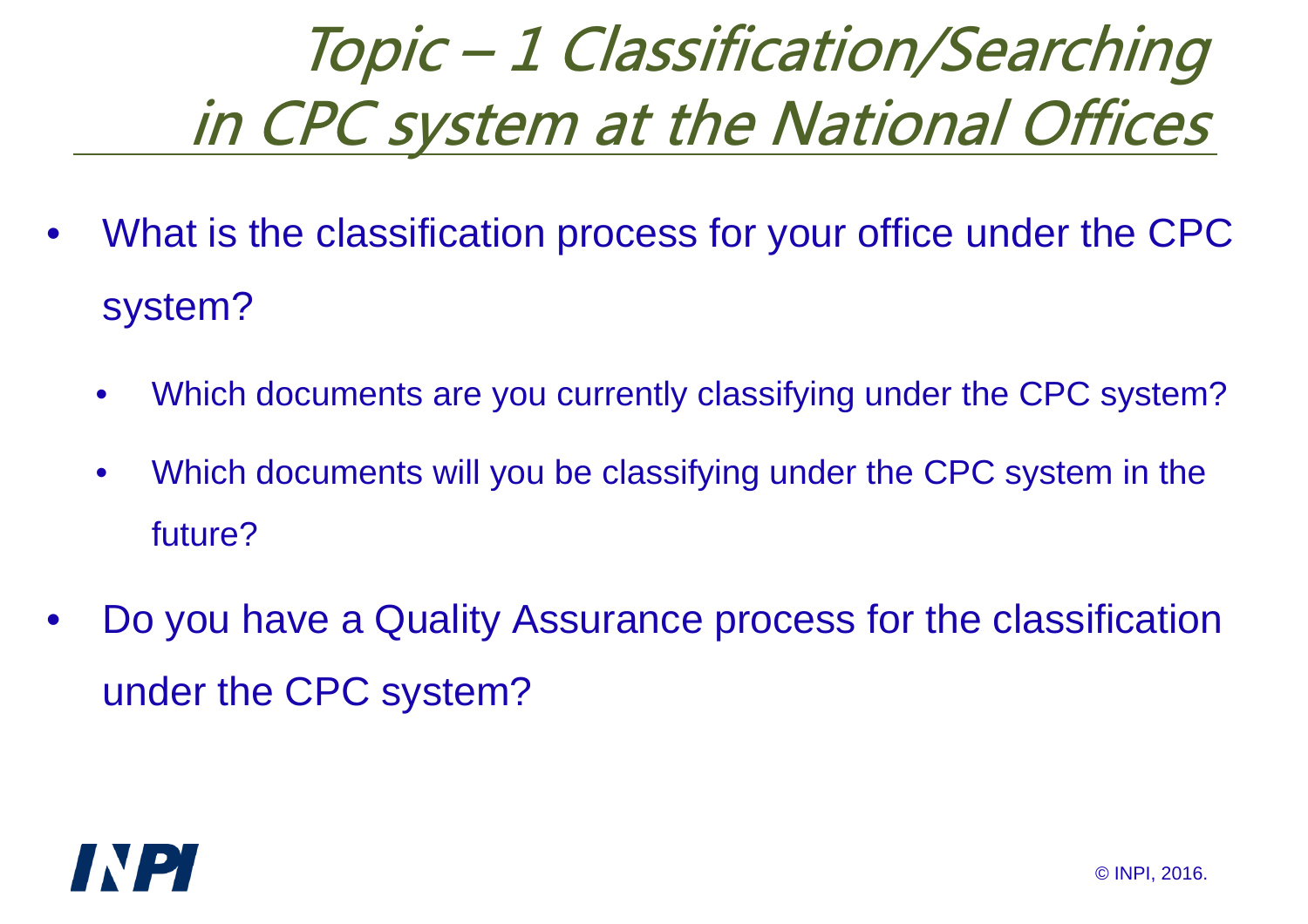$\bullet$  What is the classification process for your office under the CPC system?

Each division is responsible for a group of symbols. Using a neural network, a patent application is oriented to one division.



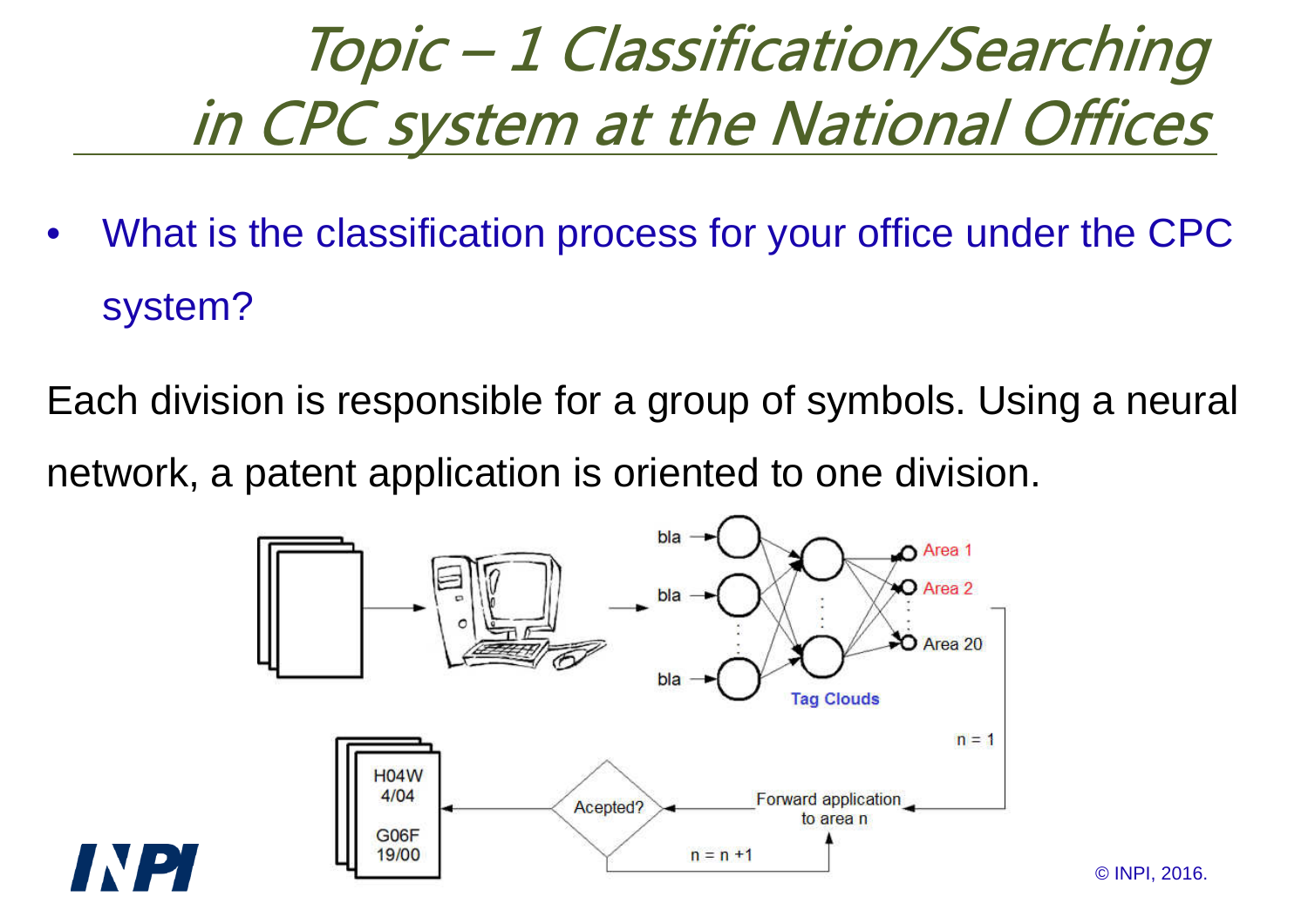$\bullet$  What is the classification process for your office under the CPC system?

For the first classification of a new file and reclassification during examination, examiners use an internal system (SINPI) to input the symbols. The concordance table between CPC and IPC is used.

For PCT International Search Report (ISR), examiners write in the PCT form (ISA 210/ISA 237/ISA 408/ISA 409) both IPC and CPC

symbols.

CLASSIFICATION OF SUBJECT MATTER IPC: H01Q9/28 (2006.01), H01Q1/22 (2006.01), H01Q1/38 (2006.01), H01Q1/32 (2006.01) CPC: H01Q9/28, H01Q9/065, H01Q1/2225, H01Q1/3291

According to International Patent Classification (IPC) or to both national classification and IPC

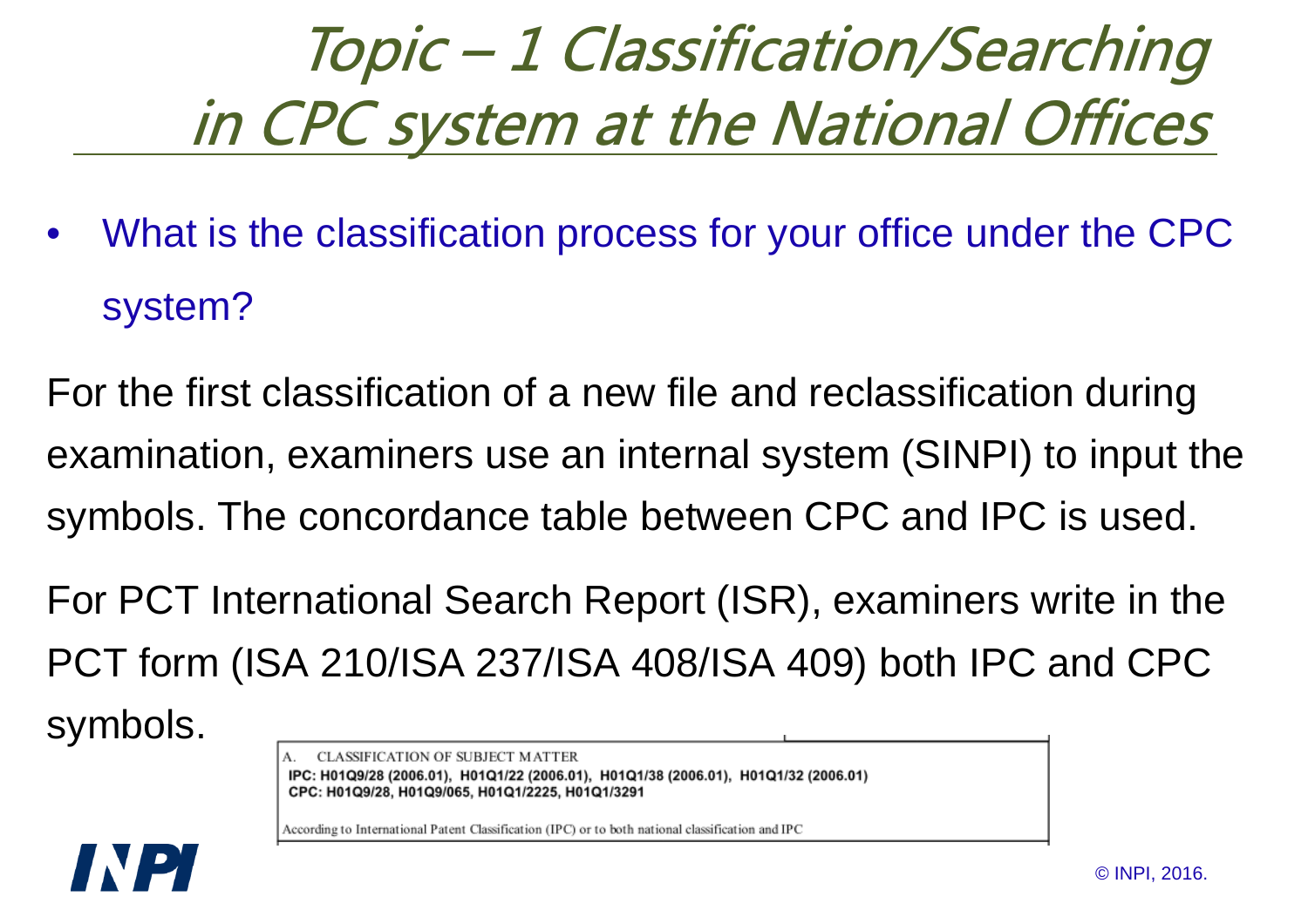$\bullet$  What is the classification process for your office under the CPC system?

Due a new IPC version, we faced a problem this year. We didn't use IPCRECLASS, aiming the reclassification in CPC already. But it didn't work well. To be considered for IPC 2018.

Due a new CPC version, reclassification process is to be developed in this year, 2017.

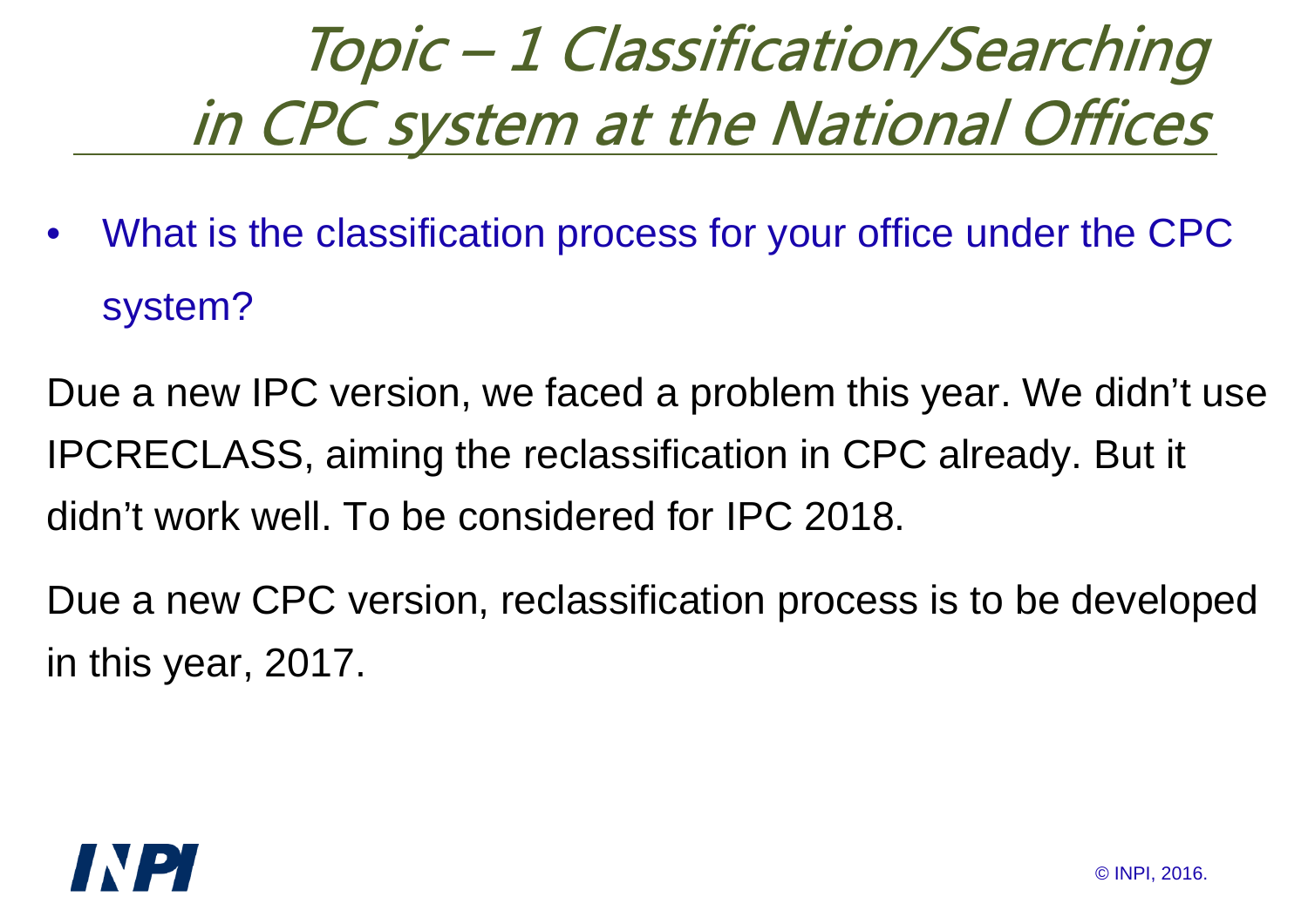$\bullet$  What is the classification process for your office under the CPC system?

Intellectual Property Magazine – RPI:

- 1.3 PCT national phase
- 3.1 first BR publication
- 1.1 PCT international phase
- 1.3.1 corrections
- 3.7 publication canceled
- 3.8 corrections
- 15.11 reclassification
- 16.1 granted patent

27.2 and 27.3 – green patent

We (re)classify Patent of Invention and Utility Models under the IPC and CPC systems.

> IPC (51):All publicationsCPC (52):

3.1 and 16.1

© INPI, 2016.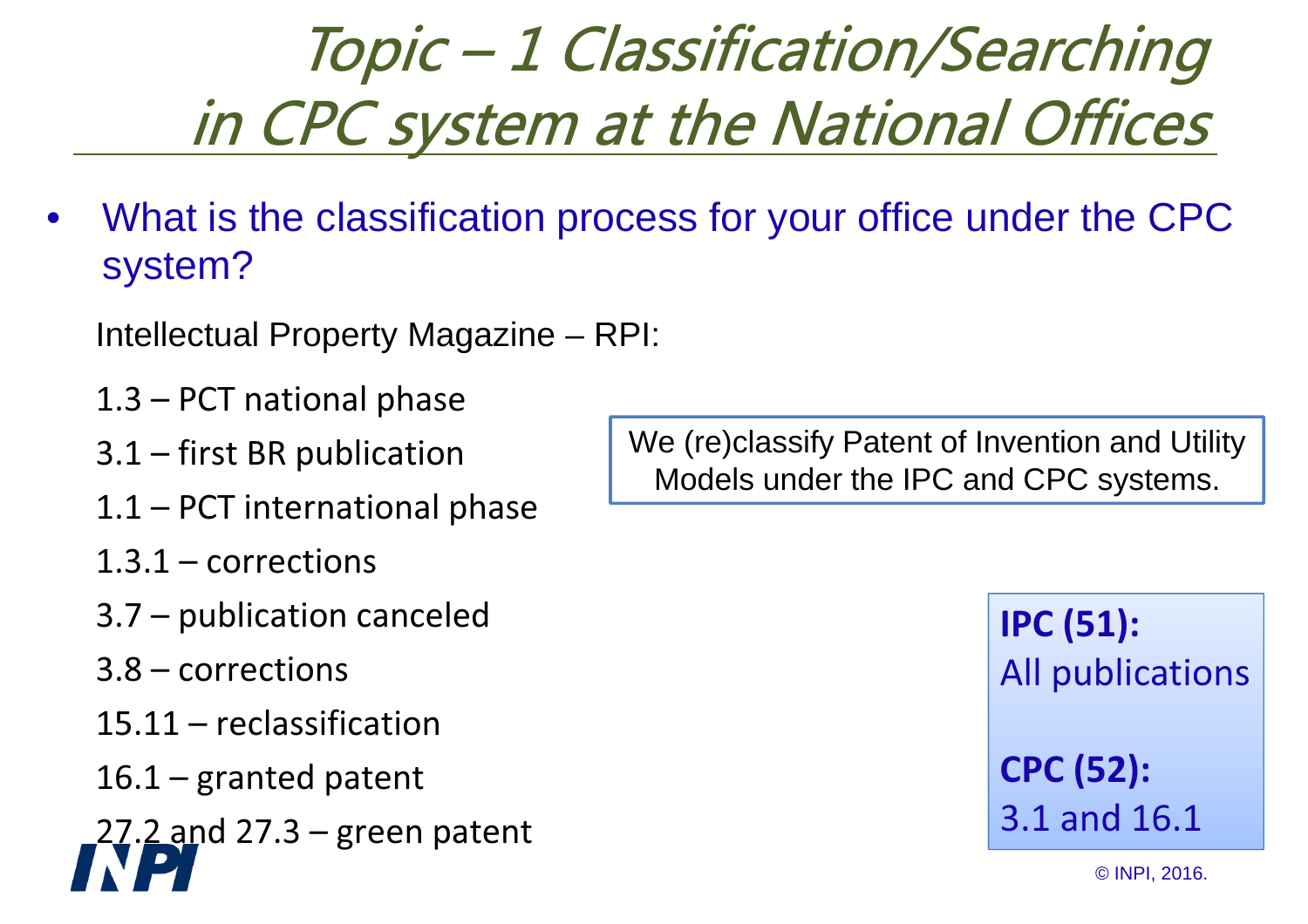

INPI

se que essas caracteristicas podem...

#### conforto nossuem haixa toxicidade e resistência à https://gru.inpi.gov.br/pePI/jsp/patentes/PatenteSearchBasico.jsp salde fácil higienização,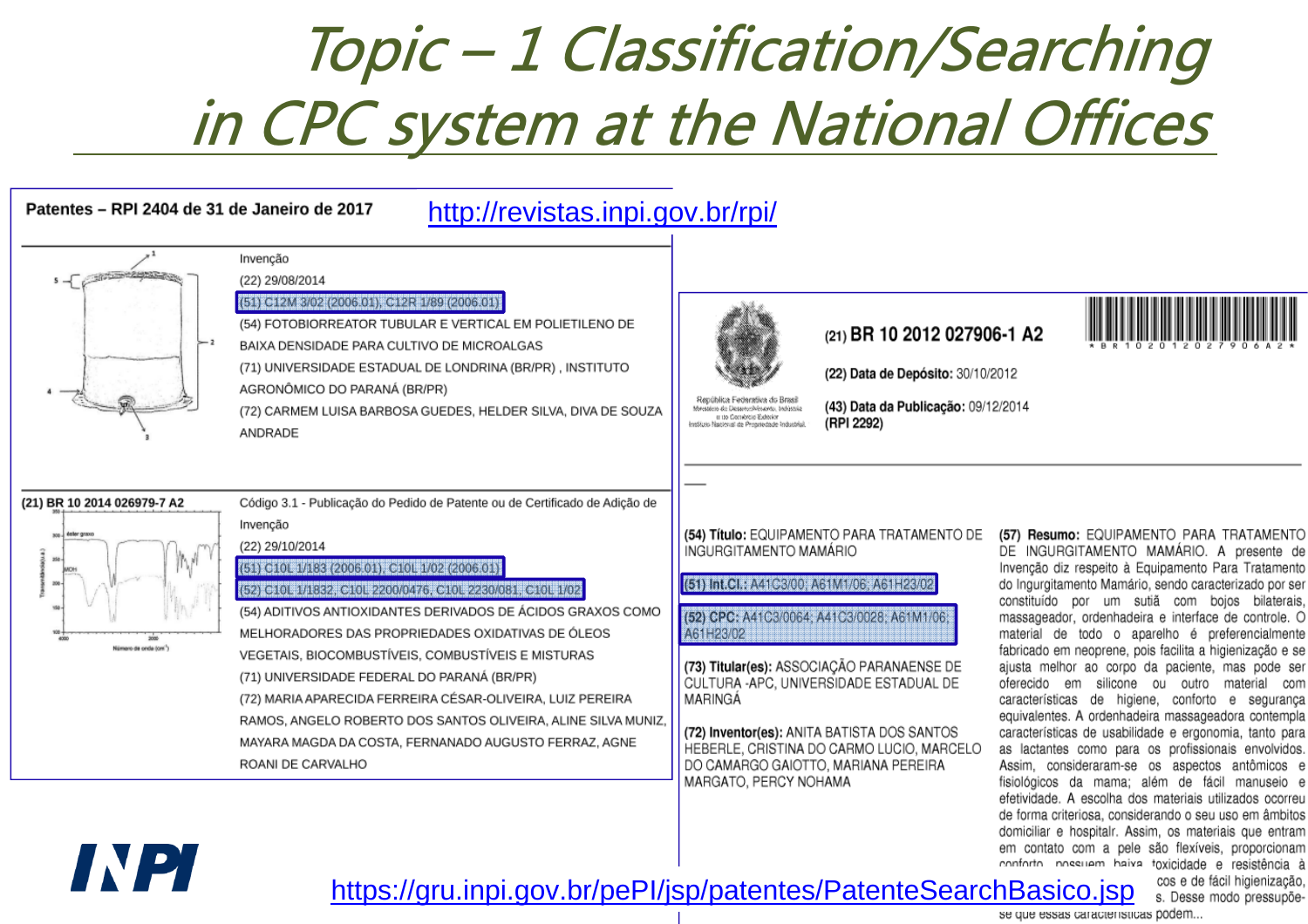- $\bullet$  Which documents are you currently classifying under the CPC system?
- 
- DINEC: Human Necessities; DIPAQ: Agro-chemistry;
- 

IN DI

- 
- 
- DITEL: Telecommunications ; DITEM: Packages;
- DIPEQ: Chemical Engineering; DINOR: Inorganic Chemistry;

DICIV: Civil Engineering; DIMEC: Mechanical Engineering;

DIPOL: Polymers; DIBIO: Cosmetics;

DIMUT: Utility Models; DICEL: Electronics Engineering;

DIPAE: Agriculture and Food; DIMAT: Material Engineering;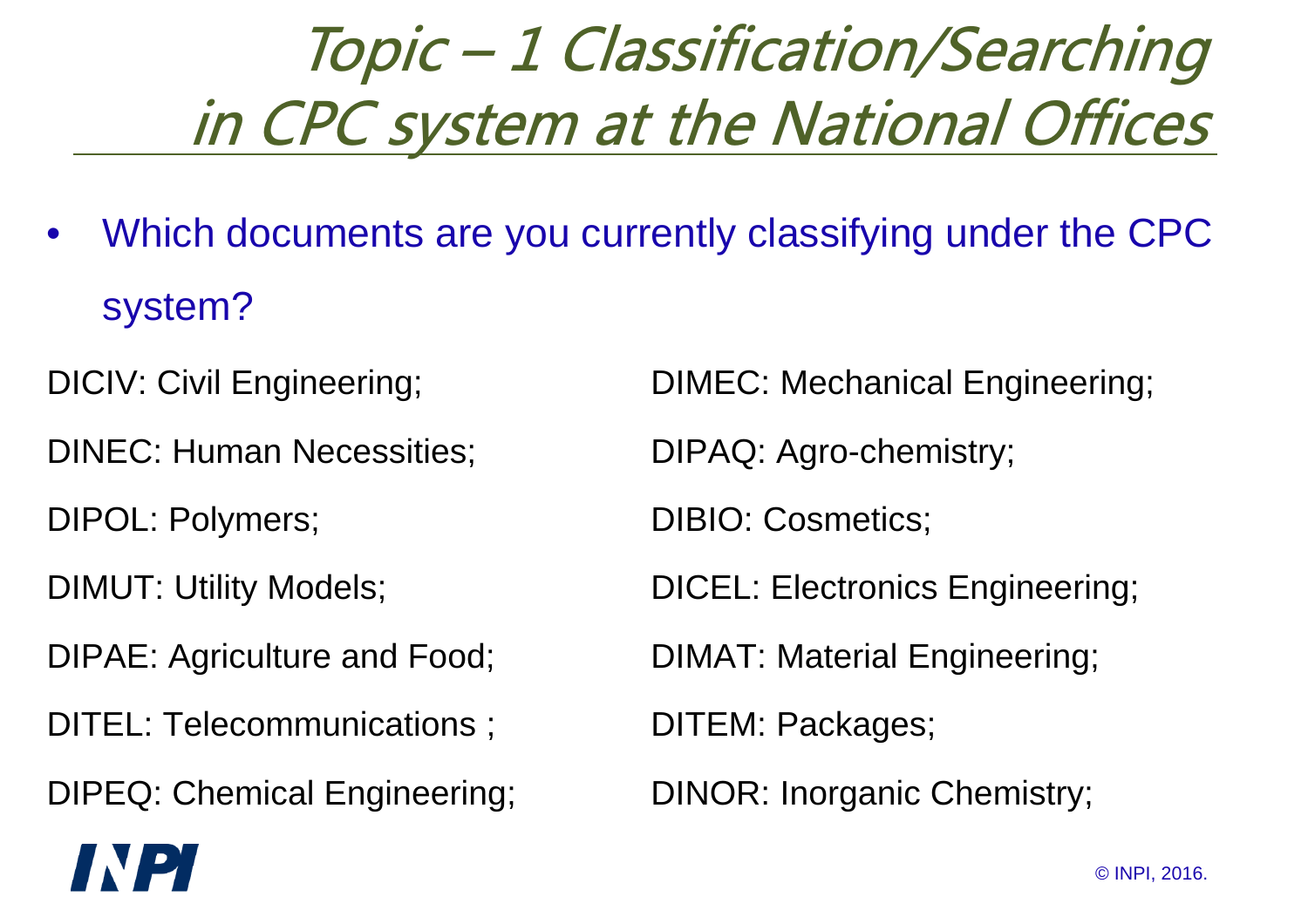$\bullet$  Which documents will you be classifying under the CPC system in the future?

All documents, all areas. There are seven divisions remaining to be trained.

• Do you have a Quality Assurance process for the classification under the CPC system?

No.

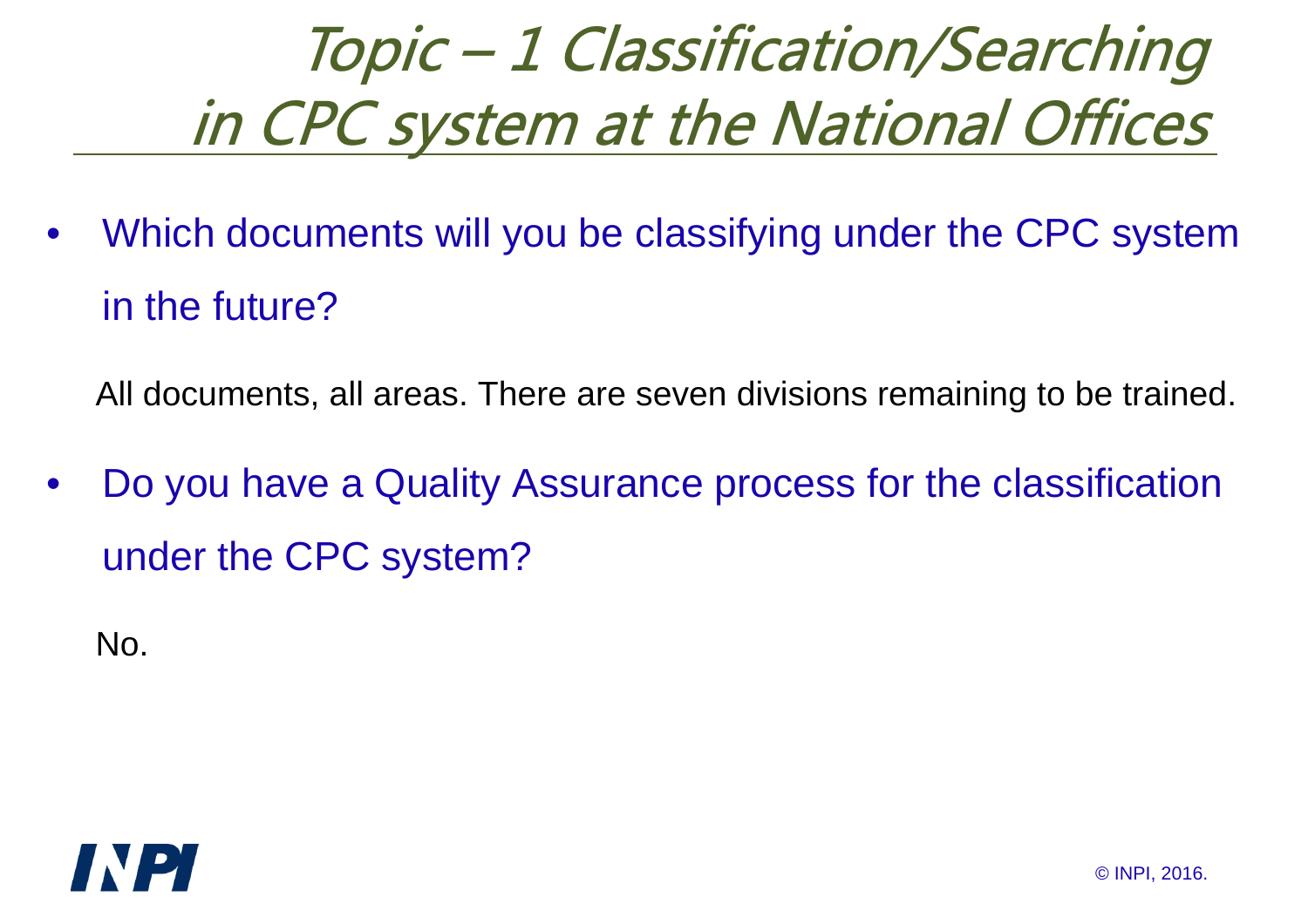• What type of CPC Training have you put in place within youroffice (general and/or specific technical field)?

General training for new examiners;

Field Specific Training (FST) at the EPO, followed by an FST in Brazil (train the trainers approach);

WebEx training for the last group – it was a success from our side. Could be used as a second round of training, if necessary. FST at the EPO is still preferable for the first round of training (for the last seven divisions).

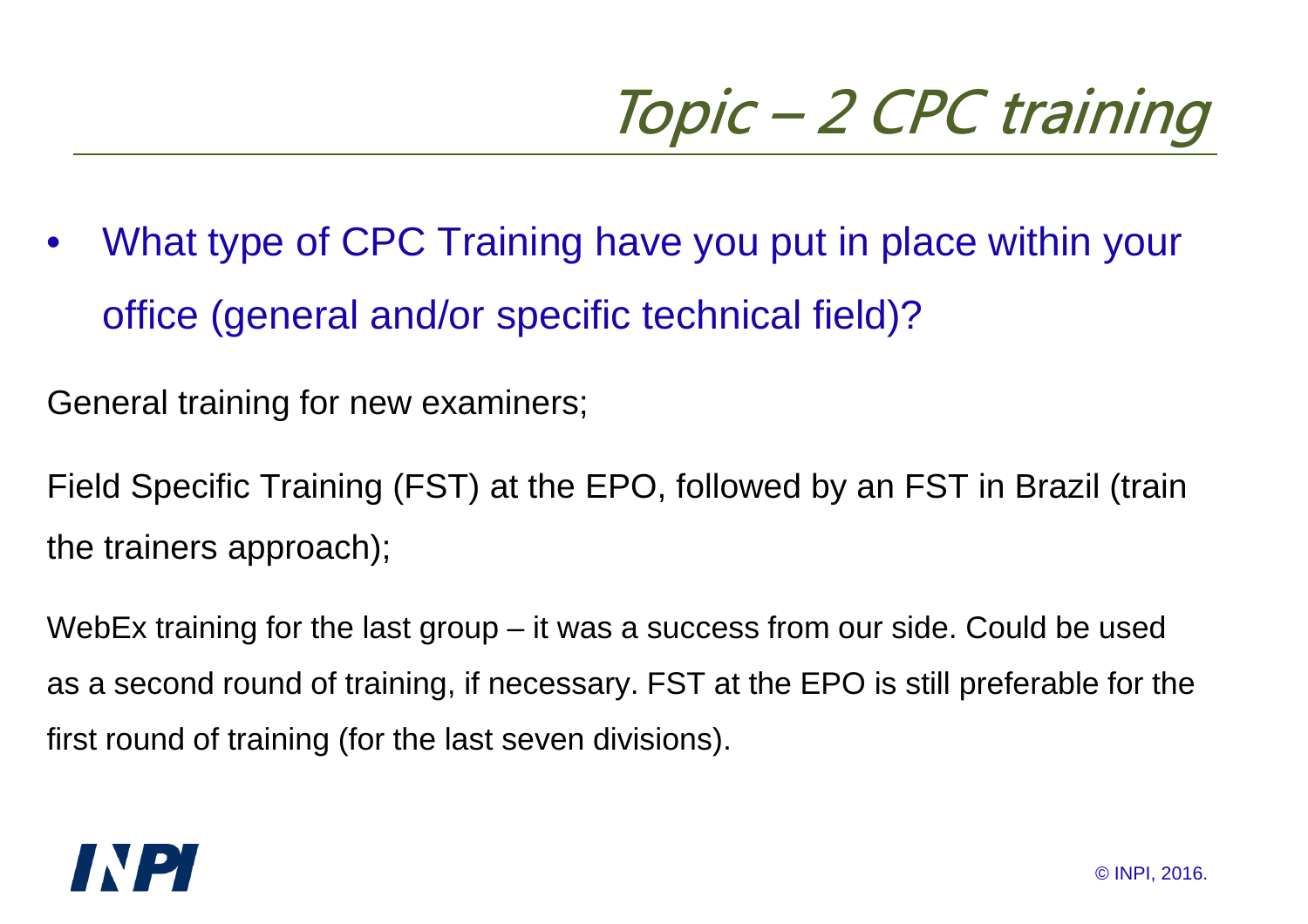## Topic – 3 CPC Data exchange

- • How do you exchange CPC data to and from the EPO?
	- •For the front file(s) and back file(s)?
	- $\bullet$ **Frequency**
- • What types of issues does your office have while exchangingthe CPC data? Please provide explanation.

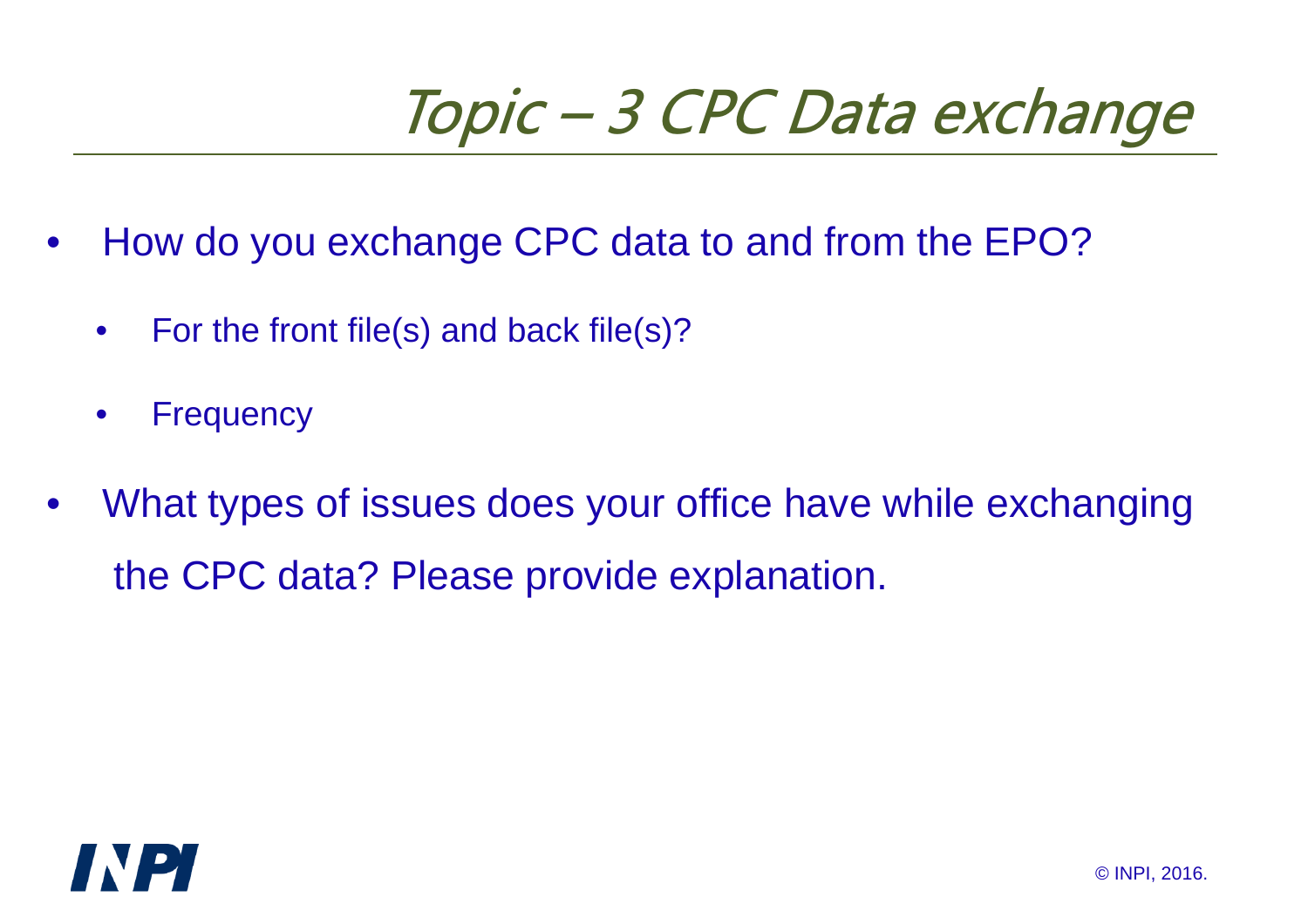### Topic – 3 CPC Data exchange

- • How do you exchange CPC data to and from the EPO?
	- •For the front file(s) and back file(s)?
	- $\bullet$ **Frequency**

We send data for the front file using XML ST36 weekly. This xml includes CPC data.

We send front files but not back files.

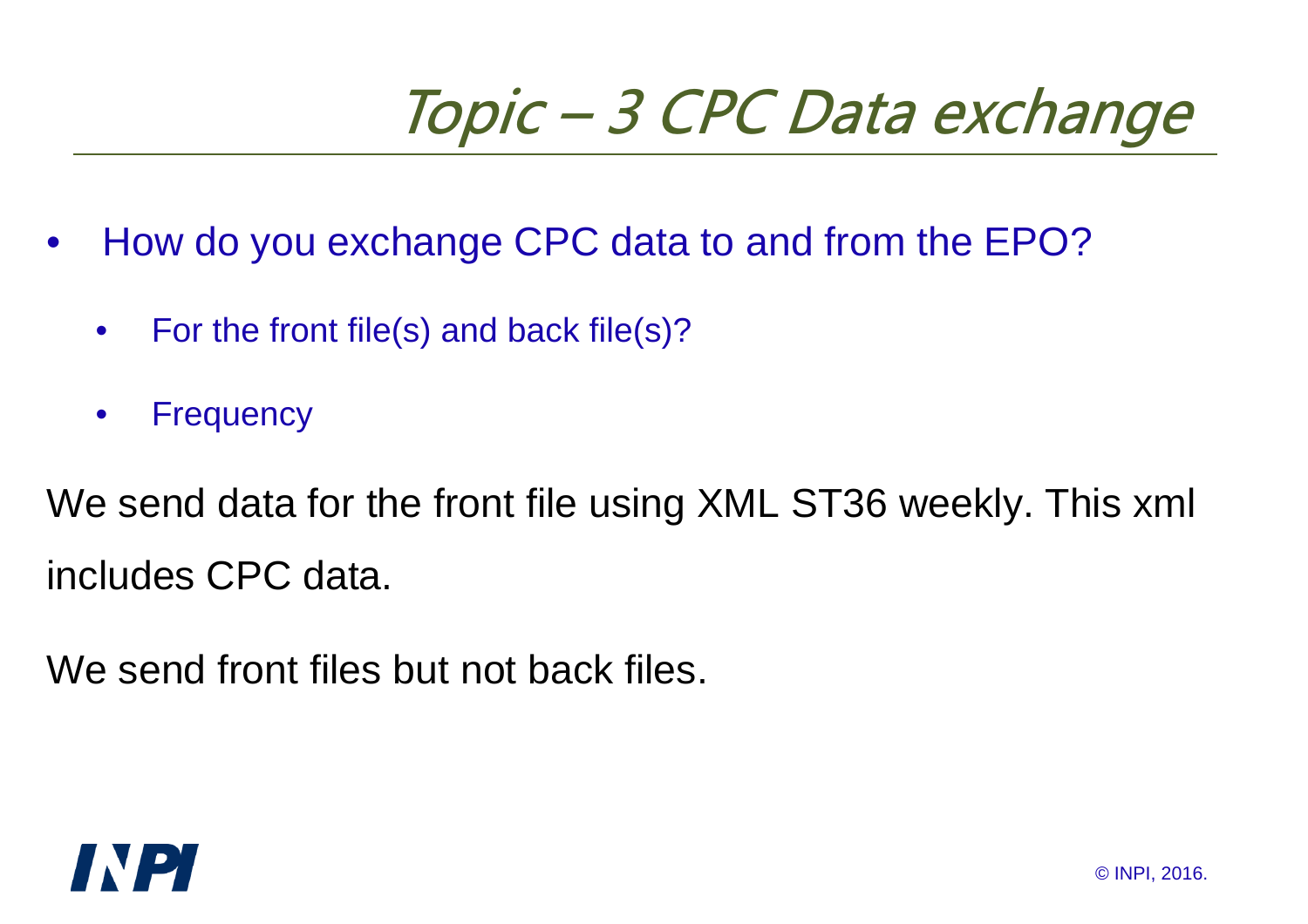### Topic – 3 CPC Data exchange

• What types of issues does your office have while exchangingthe CPC data? Please provide explanation.

We don't have any issues for exchanging data today.

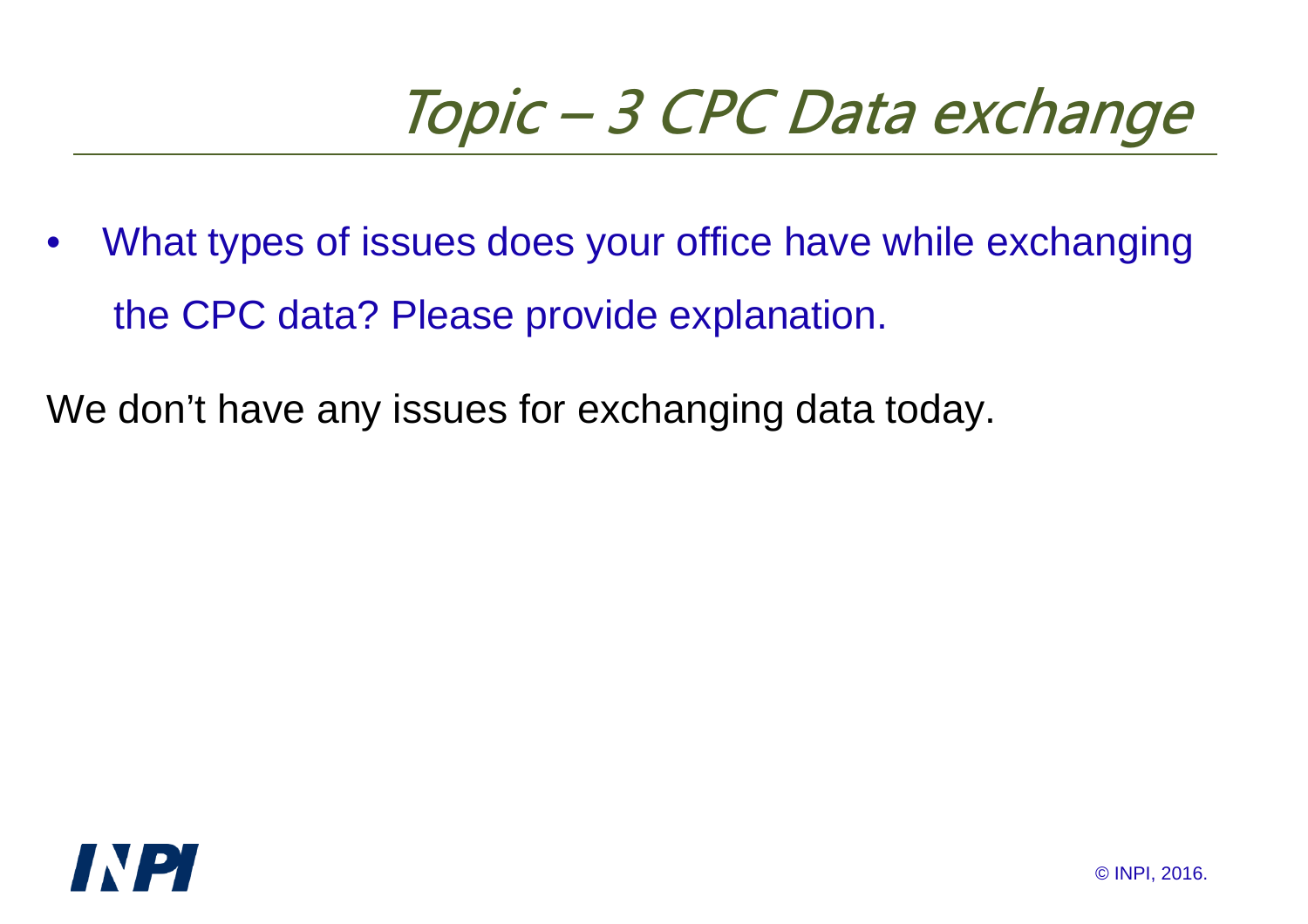### Topic – 4 Future plan and/or expansion

• Does your office have any plans to expand the usage of the CPC system for classifying/searching? If yes, please describe.

We would like to expand the usage of CPC in all Office, we need more FST training.

We would like to send back file data. The development of the web service use in under development.

We would like to use the CPC e-forum. Infra is under development.

We would like to send CPC data in ISA/IPEA in a more efficient way.**D** © INPI, 2016.